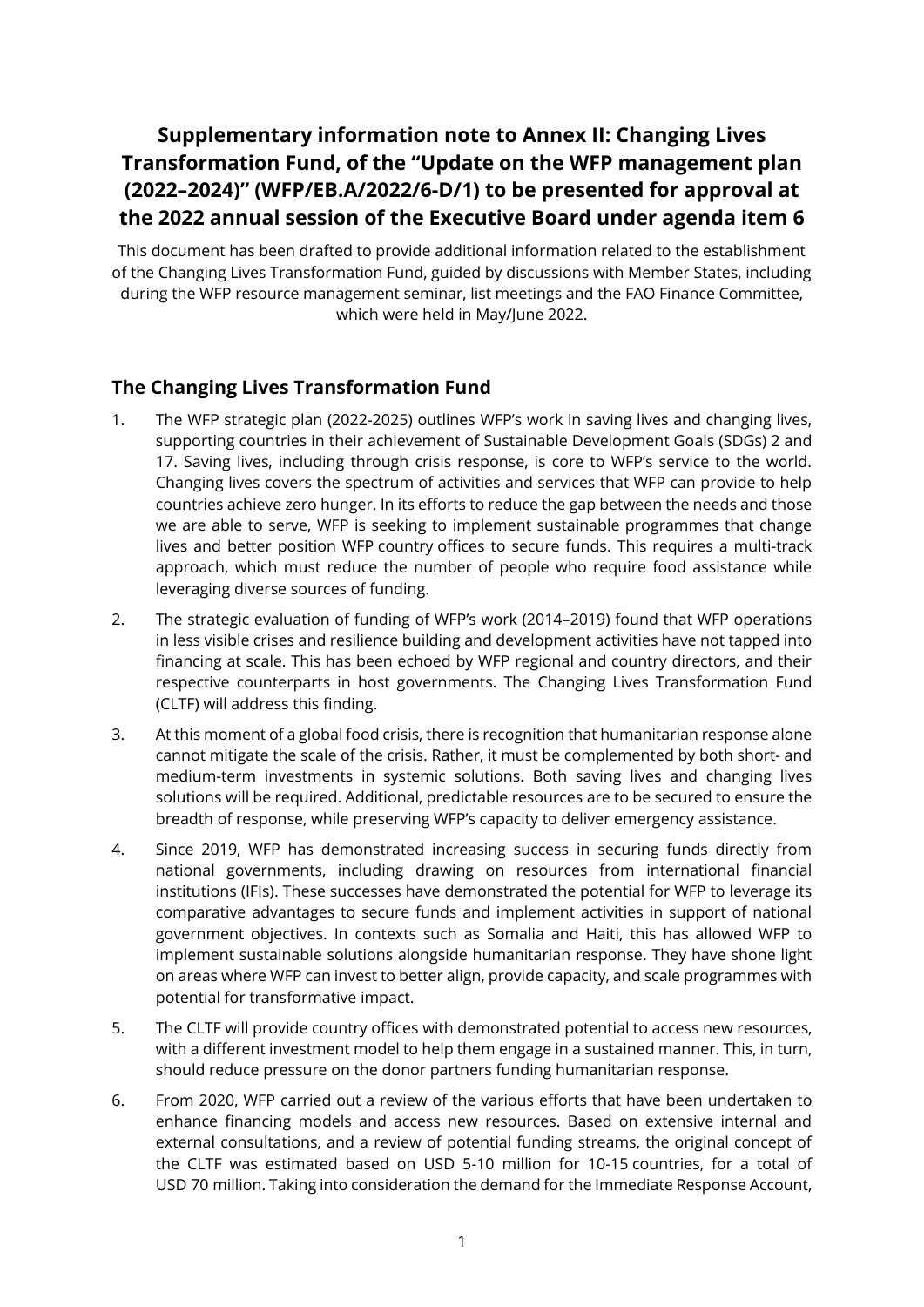and the potential for proposals that would not require that magnitude of funds, the proposal was adjusted to USD 55 million over three years, the equivalent of one week of a major emergency response. The initial allocation of USD 55 million is deemed a reasonable funding level to generate the desired momentum, with each application now anticipated to be between USD 2 million to USD 7 million. This would allow 10–15 countries to benefit over the lifecycle of the allocation to the fund, with an average expenditure of USD 1.2 million/year per country.

- 7. The USD 2 million to USD 7 million allocation per country is not intended to support the full scaling of activities. Its catalytic nature means that it will better position WFP to access funds that will enable implementation at scale, in complementarity with other stakeholders. Rather than filling the funding gap in current WFP programmes, funds will be used for actions seen as transformative, innovative, scalable, and replicable. This approach supports the intentions of the current strategic plan, and to consolidate strategic partnership opportunities. It provides adequate time to implement, monitor, and report on the achievements. This, in turn, will inform whether the Fund is replenished.
- 8. A country's context informs WFP's comparative advantage. However, sustained and targeted investments in the changing lives portfolio are rare. The Fund will enable WFP to analyse the strategic entry points, align its capacities to access new streams of financing to implement the country strategic plans (CSPs) in collaboration with host governments and IFIs. In turn, this should position WFP to access new streams of financing, including implementing government-led approaches.

## **The criteria for country selection and allocation mechanism**

- 9. The allocation mechanism of the Fund will be determined by two pillars: country context readiness with need for disruptive long-term socioeconomic programmes as well as WFP country offices' ability to manage and implement such projects. The selection process of eligible countries will be initiated by a formal call for proposal to country offices and followed by the following robust three-step assessment approach.
- 10. Step 1 will assess the country context readiness and need for a CLTF project. This initial assessment, directed by the portfolio manager and a technical team, which will ensure technical support and review on behalf of the Programme and Policy Development Department, the Partnerships and Advocacy Department and the Resource Management Department, will rely on quantitative metrics, such as the World Bank Group Government Effectiveness Index and the Global Hunger Index, data on potential financing pipelines from IFIs and others in the country as well as the level of spending of other development actors. All countries can be considered, engagement will be guided by context. For example, projects might be implemented in support of national government-led approaches, or working in support of core government institutions, the aim is the achievement of national objectives within outcomes covered in the CSPs.
- 11. Step 2 will assess the WFP country office's ability to drive a transformative project. Here, the likelihood of success of the country office will be assessed along a number of pre-defined dimensions/criteria, including among others, the maturity of relationship with (local/regional/national) government, the likelihood to enter a scaling phase, the root causes/resilience proposal capacity, as well as the maturity of relations with IFIs. This will be done by the portfolio manager and the technical team with the Director of the Programme – Humanitarian and Development Division and Director of the Strategic Partnerships Division, in consultation with the respective regional directors.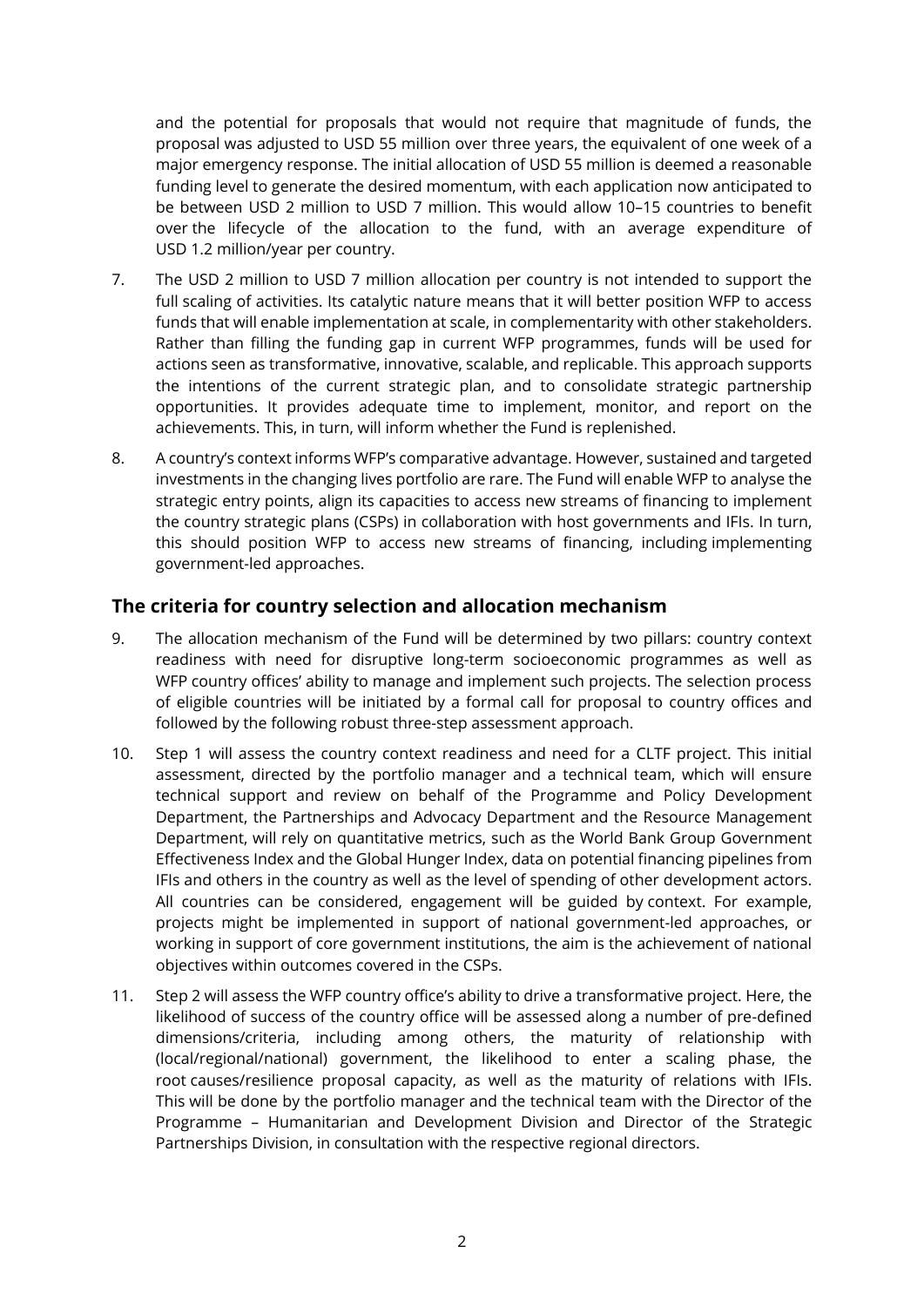- 12. Step 3 will prioritize submissions for consideration by the CLTF Committee. It will include the initial review of the short-listed submissions by country offices to the portfolio manager. The technical team, supported by the Operations Management Support Office, will carry out the review, and validate the potential of the proposed projects for impact. Thematic areas could include, but not be limited to climate adaptation, resilient food systems, and social protection, including school-based programmes. The elaborated project proposals and recommendations will be submitted to the CLTF Committee, chaired by a member of the Leadership Group. The Committee will review the countries to receive the allocation, based on submissions and the recommendations.
- 13. The CLTF Committee will examine and share the prioritized countries, and recommended allocations, with the Multilateral Budget Committee to endorse the fund allocations for final approval by the Executive Director. Allocations will be reported through annual country reports and the global annual performance report, and the overall Fund will undergo a review at the end of the current tranche. The process will be overseen by the governance structure of the Changing Lives Transformation Fund, covered in annex II (para 27).
- 14. The CLTF Committee will also ensure a corporate learning cycle. The calls for proposals will serve as a platform for knowledge exchange, learning, and refinement. Each allocation cycle will be monitored by the portfolio manager and followed by a corporate dialogue which will include feedback on proposals, emerging trends, and opportunities for improvement in order to promote organizational learning and inform the next cycle of CLTF proposals.

# **Why WFP is best placed to engage in the proposed work**

- 15. WFP is not seeking to compete with governments or partners, but to leverage its comparative advantages to support the achievement of national objectives where requested and supported by the government to do so. In some countries, the government itself may be leading the process; in others, WFP may be working with, and in support of, government institutions. It is adaptive and context driven. The CLTF will help country offices frame the WFP offer in response to demand that exists.
- 16. At the outset of the proposal design phase, a rigorous planning process will be required to understand where and how WFP can complement existing efforts by partners, especially the government, to reduce and prevent future needs. WFP will also aim to partner closely with national stakeholders to build national capacities, aligned to our CSP approach. WFP will work with the communities we serve, while ensuring existing partners in-country are at the centre of planning, delivering and fine-tuning our collective responses.
- 17. Likewise, WFP will explore opportunities to work with United Nations partners. This may include joint project design and/or implementation. It may also include exploring different funding mechanisms including with the FAO Investment Centre, and/or with IFAD/UNCDF, among others.

#### **Evidence of impact of previous related investments**

- 18. WFP has implemented previous seed funding efforts. In the development of the CLTF, lessons learned from these were applied.
- 19. The **2030 Fund** provided small allocations for investments. Now exhausted, the fund was able to test short-term impact and solutions, however it did not enable transformative and longer-term impact.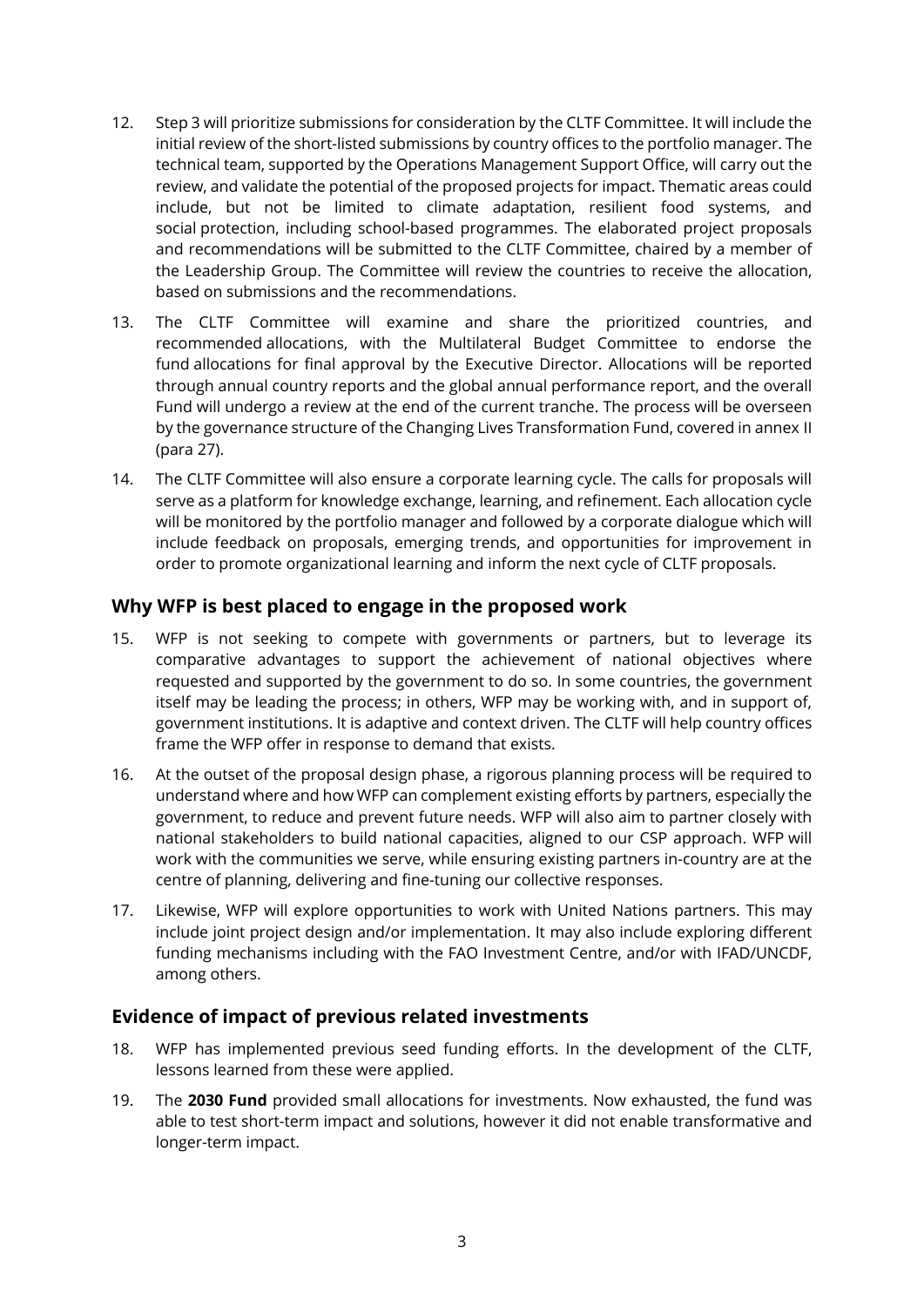- 20. The **critical corporate initiative on "Programme and partnership support initiative at country office level"** was established to address gaps in country-level project design and corporate support to identify and successfully pursue diversified and longer-term financing opportunities for priority programmatic areas. The mapping of the funding landscapes – including by donor, financial institution, and theme – demonstrated the importance of fieldbased support to advise country offices and liaise with host countries on national development plans. The mapping of the landscape was then used to provide small allocations to country offices to identify context-specific priorities and entry points, while also identifying changes needed to country, regional and global level processes, staff and systems.
- 21. Even as the supported activities continue to be implemented, the potential for impact in the changing lives arena is being seen. However, to fully leverage this sort of opportunity and position for sustainable engagement and partnerships, more robust investments are required to demonstrate a return on investment at scale.

## **Alignment to country strategic plans' theory of change**

- 22. Activities that are funded by the CLTF will be part of approved CSPs and allocation will be made to the CSP's country portfolio budget. Activities will be budgeted for as per WFP's regular budgeting guidance. The CLTF will enable country offices to enhance their capability in saving and changing lives, and the link between the two, including through enhancing capacity through augmenting existing staffing structures, both by bringing in new capacity, and supporting capacity development where appropriate. For example, adjustments to monitoring and evaluation, partnership structures, and programme design might be required. The approach should enable sustained investment and reorientation in order to enhance the changing lives offer.
- 23. The envisioned outcomes described in each proposal to the CLTF, will align with the respective CSP's outcomes, which reflect the theory of change exercise which is undertaken at the CSP design stage. Each proposal will be expected to articulate and demonstrate the linkages between CSP outcomes and national priorities. Activities outlined in a CLTF proposal are also expected to complement the preconditions and requirements necessary to achieve the change articulated in the CSP, thereby demonstrating 'how' to enable or achieve change. The CLTF, currently estimated at USD 55 million, in comparison to a global CSP portfolio of USD 17.1 billion, is expected to complement and align with the other mechanisms and efforts to contribute to achieving SDGs 2 and 17.

#### **How progress and impact will be measured**

24. The principal stakeholders in the CLTF are host governments. This demands that WFP align itself, as a supporting partner, to the partner government's national objectives. The contribution that WFP makes relies on a successful and complementary partnership not only with the government, but other actors including IFIs, United Nations organizations and civil society, amongst others. It will be important that the comparative advantage of all stakeholders, beyond government, IFIs and WFP is harnessed.